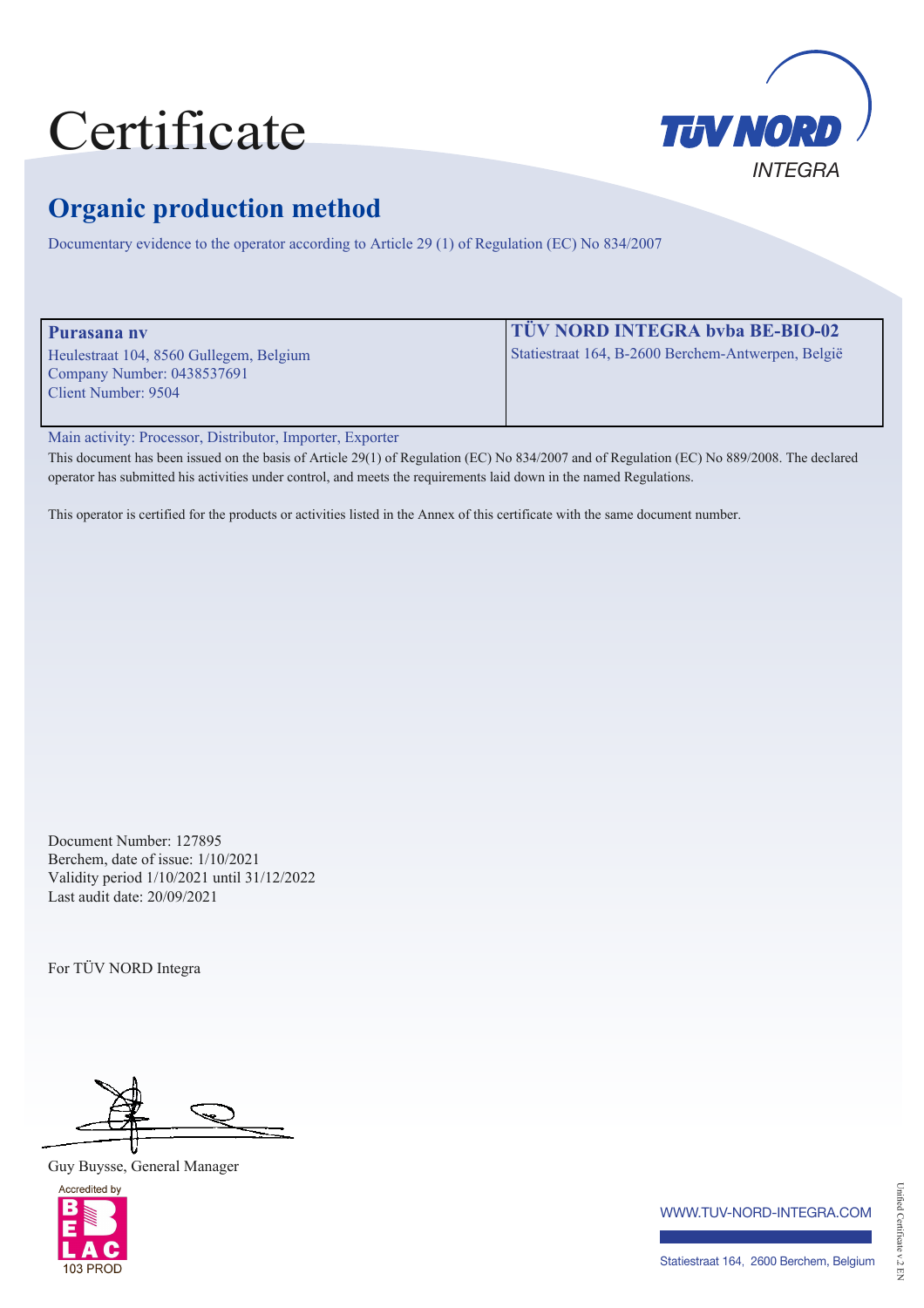

#### **Certified products by Category**

### **Gullegem: Heulestraat 104, 8560 Gullegem, Belgium Distribution of organic products** Algae, plant and fruit powders Dried fruit, nuts and seeds Dried herbs and spices, herbal teas Nutrition supplements Oils and fats Sweeteners (sugar, syrups, honey) **Organic Products** Acai berry powder Acerola powder Aloe Vera drinkgel with pulp Aloe Vera juice Barley grass raw powder Bee pollen Bee pollen powder Beetroot powder Berries mix with cranberry, mulberry and goji berry Breakfast supermix 2.0 Cacao beans Cacao nibs Cacao powder Cacao sweet nibs Camu camu powder Capsules Acerola Capsules Artichoke Capsules Bilberry Capsules Black currant Capsules Black radish Capsules Cranberry Capsules Curcuma Capsules Echinacea Capsules Eleutherocoque Capsules Fennel Capsules Fenugreek

Document Number:: 127895 attachment 1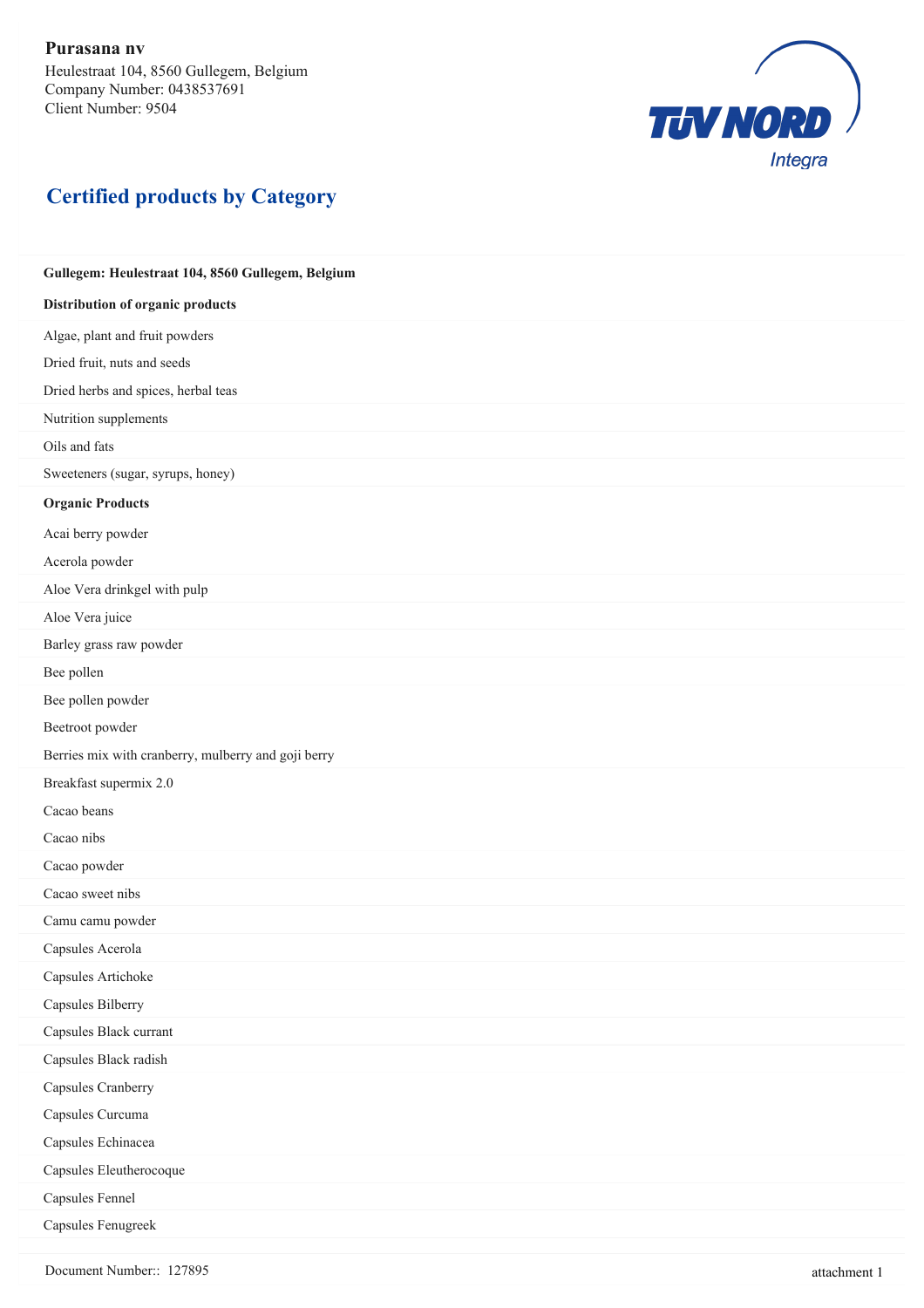

#### **Certified products by Category**

Capsules Ginger Capsules Ginkgo biloba Capsules Ginseng Capsules Green coffee Capsules Green tea Capsules Guarana Capsules Hawthorn Capsules Hops Capsules Horse chestnut Capsules Horse milk Capsules Living brewer's yeast Capsules Maca Capsules Marc of grape Capsules Marythistle Capsules Meadowsweet Capsules Millepertuis Capsules Monks pepper Capsules Nettle root Capsules Nightcap Capsules Nopal Capsules Olive Capsules Onager-borage Capsules Passion Capsules Primrose Capsules Propolis Capsules Red wine Capsules Rhodiola Capsules Sage Capsules Stinging nettle Capsules Willow herb Capsules Wood Spider Chia protein powder choco Chia protein powder natural Chia seeds Classic matcha powder Clean & green easy digest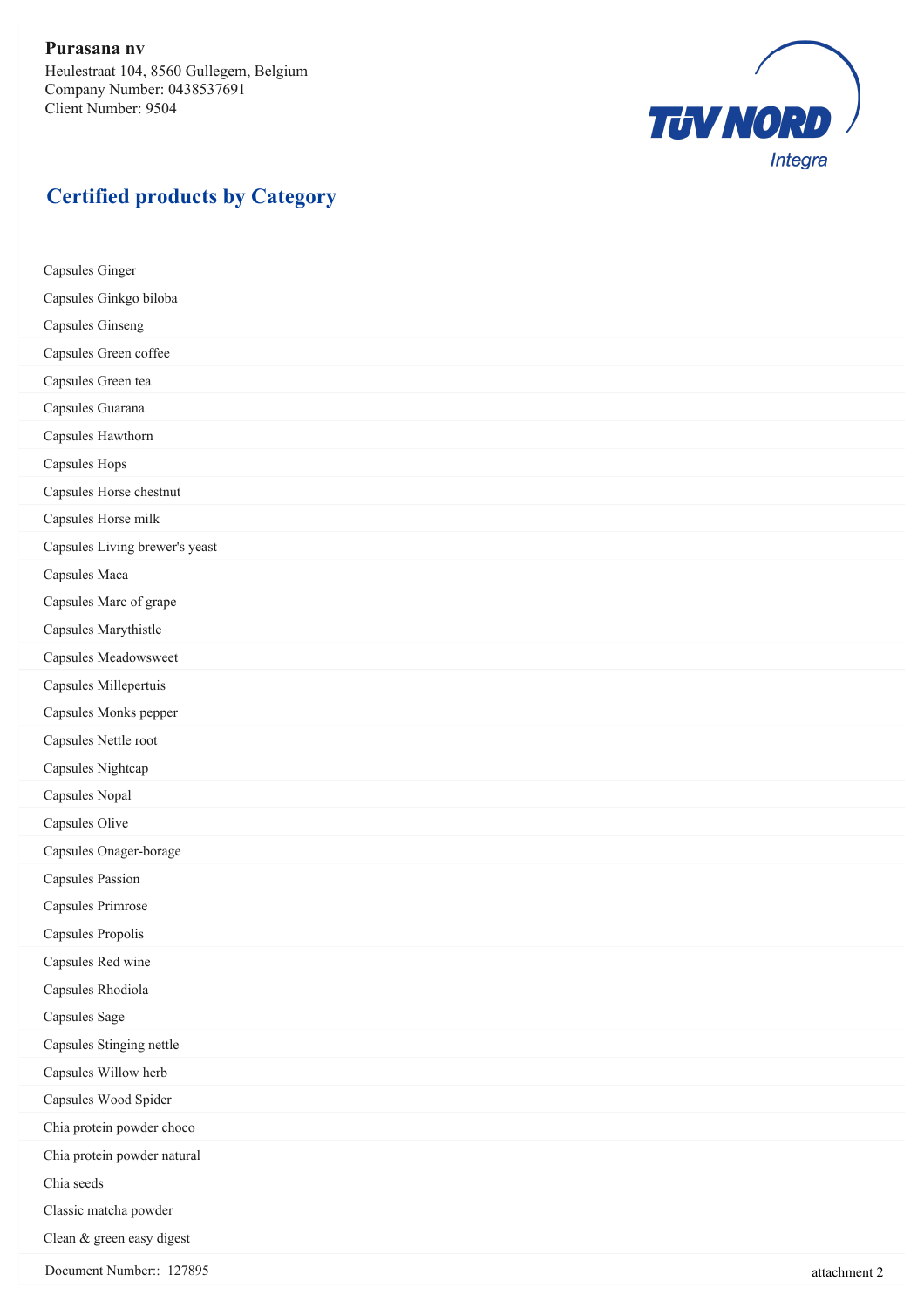

#### **Certified products by Category**

Clean & green memory fit Clean & green menopause comfort Clean & green multi-vitamins & minerals Clean & green relax & anti-stress Clean & green skin-hair-nails Clean & green vitamin B12 Clean & green vitamin D3 Clean & green zinc plus Coconut blossom sugar Coconut oil Cranberries Cupuaçu powder Curcuma digestive comfort & cell protection Curcuma powder Dried sweet cherries Echinacea forte + Essential oil Bergamot Essential oil Citronella Essential oil Eucalyptus Globulus Essential oil Eucalyptus Radiata Essential oil Grapefruit Essential oil Lavender Super Essential oil Lavender True Essential oil Lemon Essential oil Mandarin Essential oil Peppermint Essential oil Ravintsara Essential oil Red Thyme Essential oil Rose Geranium Essential oil Rosemary Fruit & Veggie protein Fruit & Veggie superfood Gemmo Alder Gemmo Almond Gemmo Apple Gemmo Articula

Document Number:: 127895 attachment 3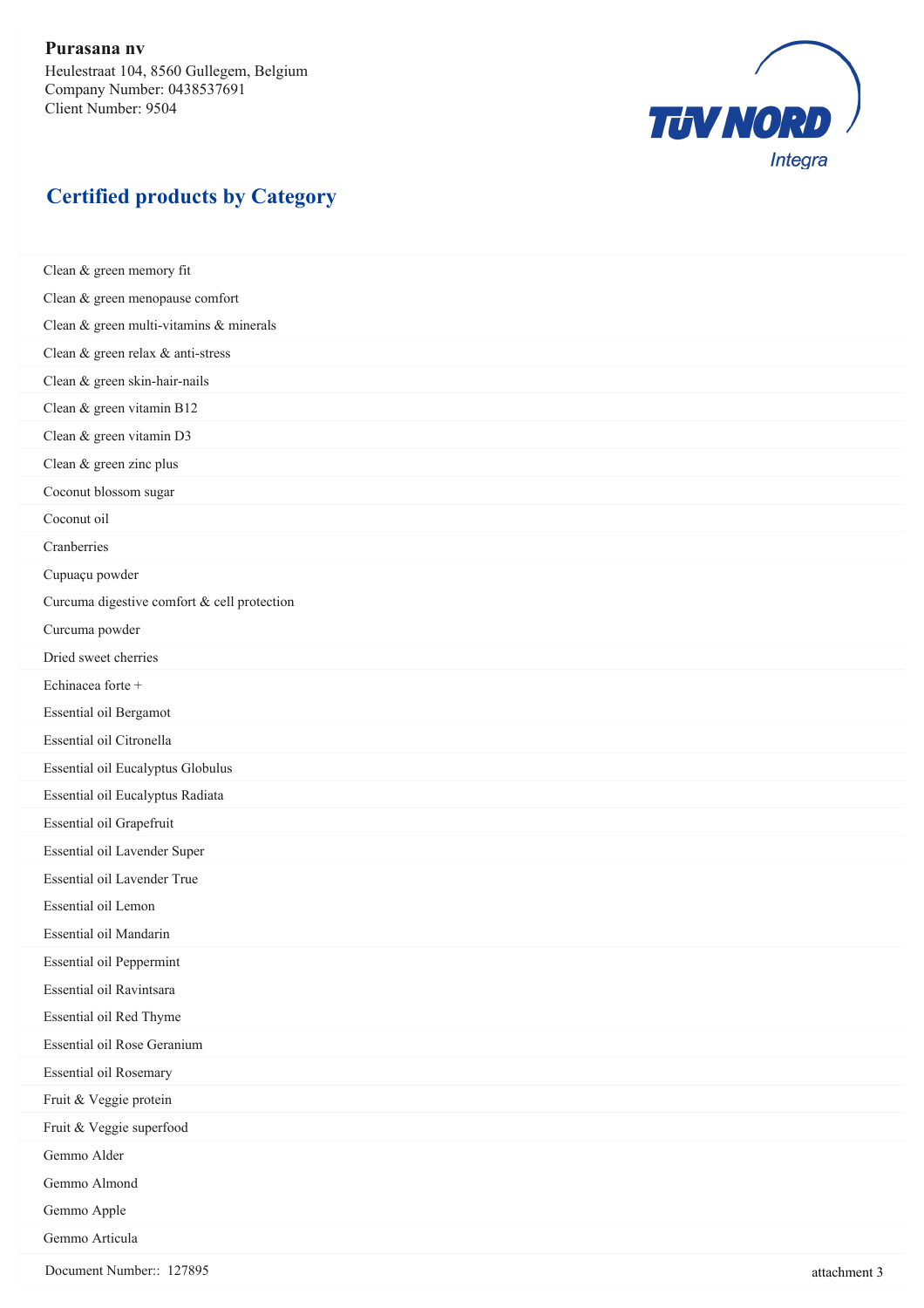

#### **Certified products by Category**

Gemmo Ash Gemmo Birch Gemmo Black elder Gemmo Blackberry Gemmo Blackcurrant Gemmo Blueberry Gemmo Cardia Gemmo Circula Gemmo Colo Gemmo Cyclus Gemmo Defence Gemmo Dermo Gemmo Digest Gemmo Draina Gemmo Elm Gemmo Fig Gemmo Giant redwood Gemmo Ginkgo Gemmo Harmony Gemmo Hawthorn Gemmo Hazel Gemmo Horse chestnut Gemmo Horsetail Gemmo Immuno Gemmo Juniper Gemmo Lemon Gemmo Linden Gemmo Male comfort Gemmo Memo Gemmo Meno Gemmo Migra Gemmo Olivetree Gemmo Osteo Gemmo Pine Gemmo Pollen stop Gemmo Poplar

Document Number:: 127895 attachment 4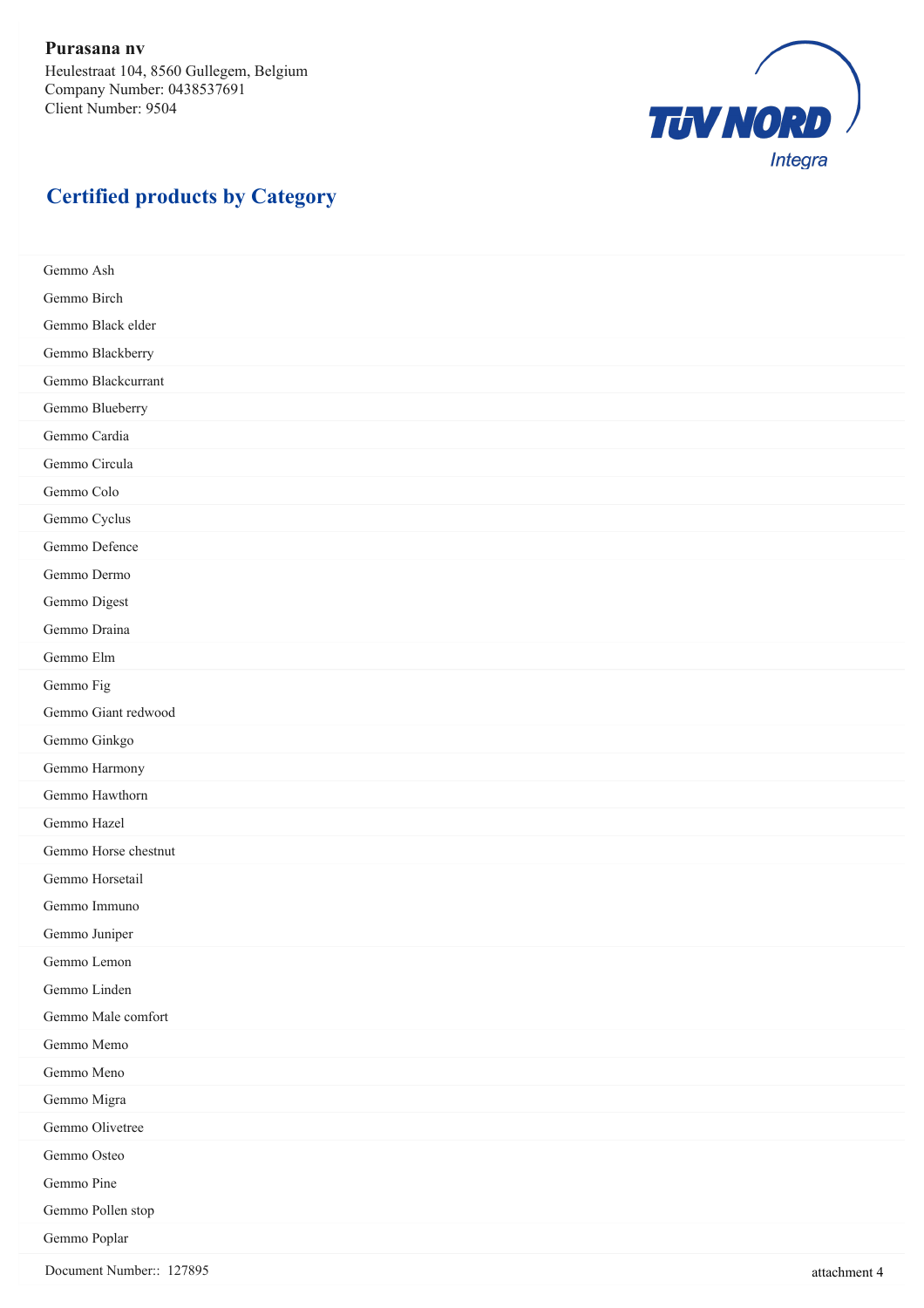

#### **Certified products by Category**

Gemmo Raspberry Gemmo Red bilberry Gemmo Relax Gemmo Respir Gemmo Rose hip / Dog rose Gemmo Rosemary Gemmo Rowan Gemmo Sinus Gemmo Sleep Gemmo Sweet chestnut Gemmo Trans Gemmo Vision Gemmo Vitality Gemmo Walnut Gemmo Wayfaring tree Goji berries Green mix raw powder: chlorella, barley grass, wheat grass, spirulina Guarana powder Hemp protein powder 50% High fiber supermix 2.0 Hojicha powder Hulled Hemp seed Immunity mix Kombucha Ginger Kombucha original Lactose free whey protein powder (natural, chocolat) Latté Beetroot Latté Cacao Maca Latté Curcuma Gember Latté Gember Latté Matcha Moringa Lin germé - Psyllium Lucuma powder Maca powder Mushroom supermix 2.0 Powder Agave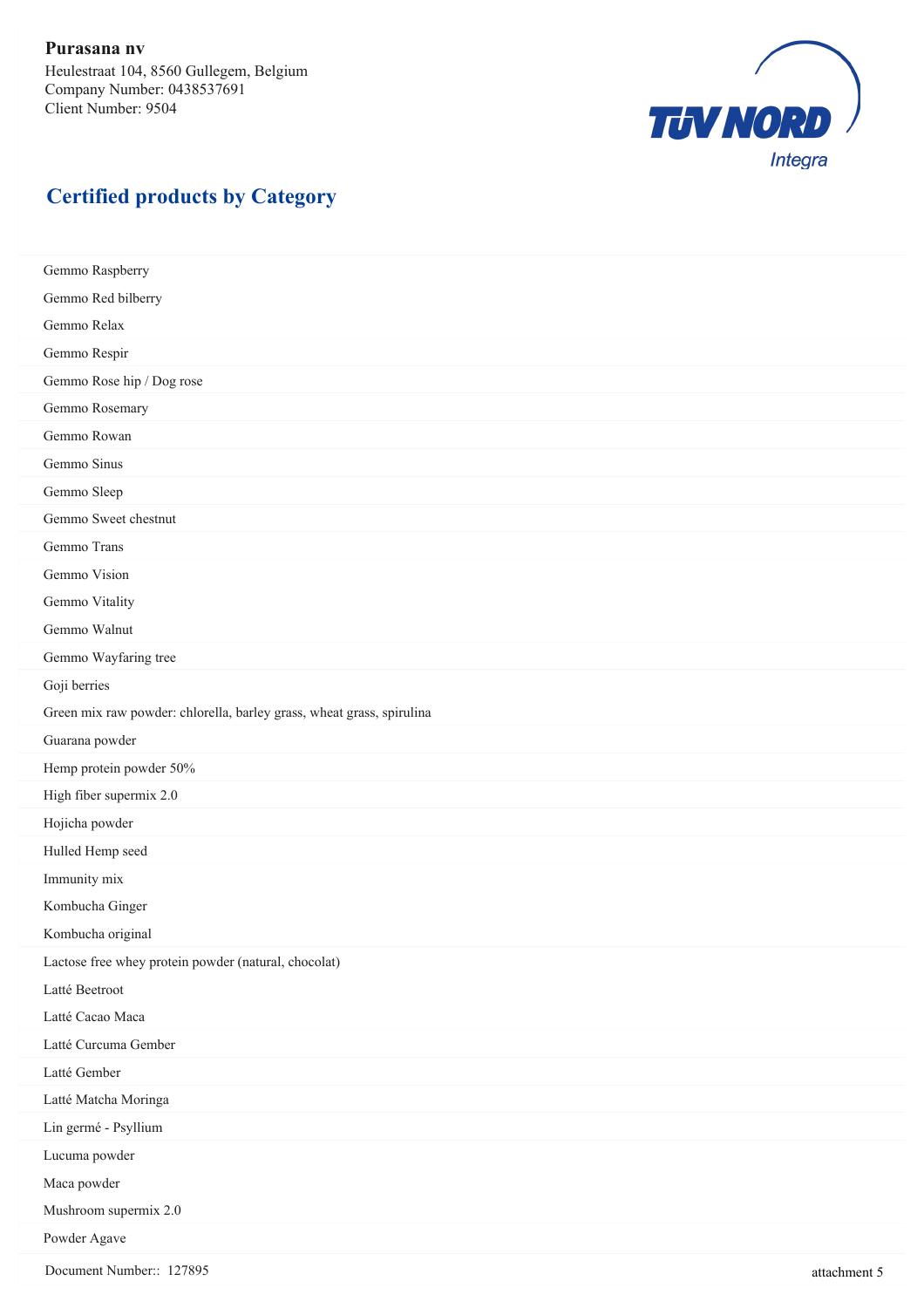

#### **Certified products by Category**

Powder Ashwaganda Powder banana Powder baobab Powder Breakfast mix Powder ginger Powder Goji Powder hemp protein chocolate Powder High Fiber mix Powder maca cocoa / lucuma Powder Matcha raw Powder Moringa Powder pea & rice protein banana vanille taste Powder pea & rice protein fieldberry açai taste Powder pea protein goji vanilla taste Powder pea protein natrual Powder pea, rice, pumpkin sunflower & hemp protein banana vanilla taste Powder pea, rice, pumpkin, sunflower & hemp protein cocoa chocolate taste Powder Psyllium raw Powder pumpkin protein natural taste Powder pumpkin, sunflower & hemp protein mix natural taste Powder pumpkin, sunflower é hemp protein mix cocoa taste Powder rice protein banana lucuma taste Powder rice protein natural Powder Slimming mix Powder soy protein natural Powder soy protein vanilla Powder Sport Formula mix Powder Total Detox mix Powder Vitality mix Powder whey protein natural Powder whey protein vanilla Raw juice powder Barley grass Raw juice powder Grass Mix Raw juice powder Wheat grass Raw powder Chlorella Raw powder Royal Mix